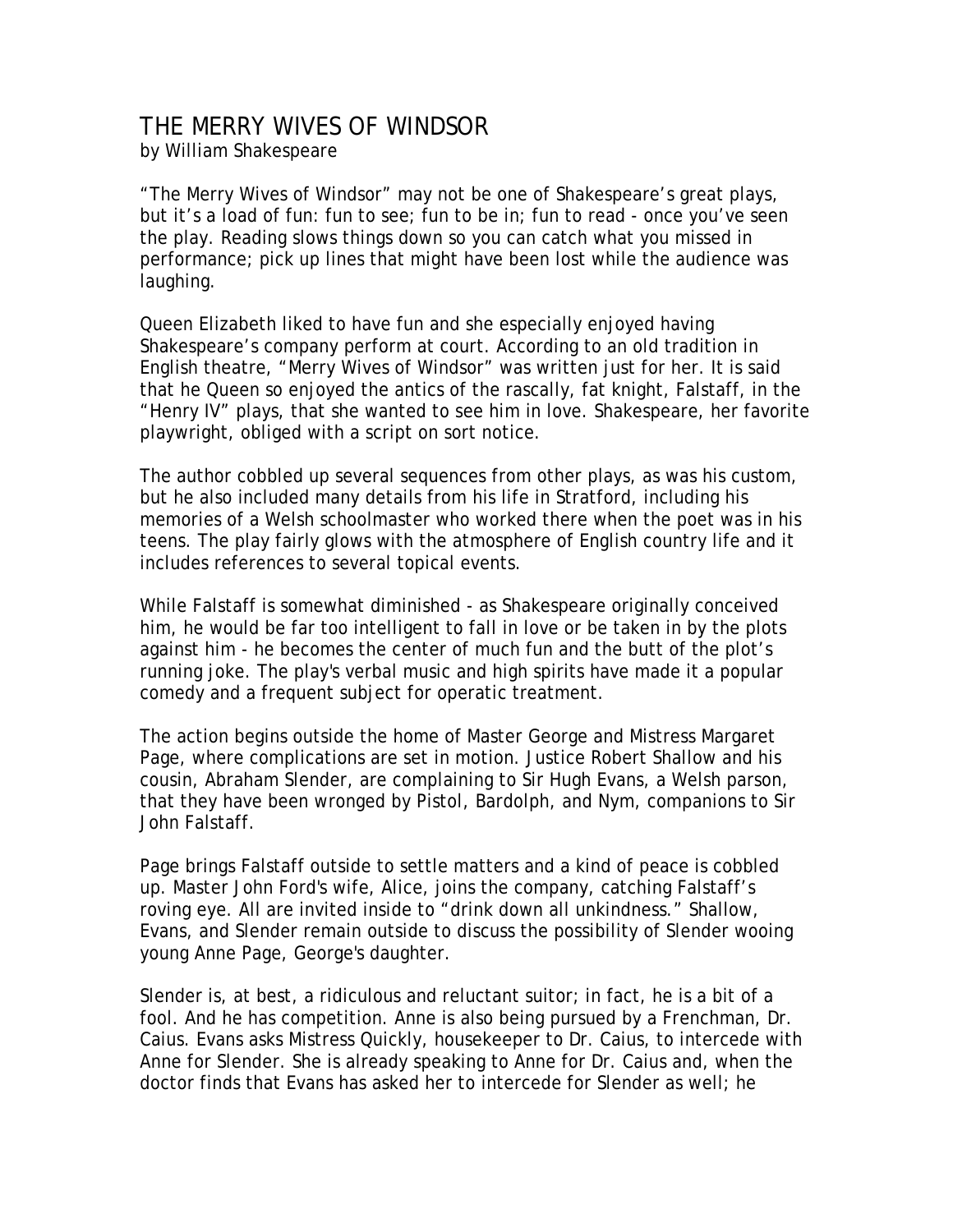challenges the Welshman to a duel. To further complicate matters, Mistress Quickly also agrees to speak up for a third wooer, young Master Fenton.

Meanwhile, Falstaff, residing at the Garter Inn, is obliged to discharge his followers in order to save money. The Host of the Inn agrees to hire Bardolph as a tapster, which is a perfect job for a man devoted to drink. Falstaff then asks Pistol and Nym to take identical love letters to Margaret Page and Alice Ford, hoping to ensnare their loves and, through them, their husbands' incomes. The two men refuse, so Falstaff discharges them and sends his page. Nym and Pistol decide to tell Page and Ford of Falstaff's plan.

Act II begins with Alice Ford reading Falstaff's latter. She is appalled at his proposal. Margaret Page enters with an identical letter and the two decide to punish the knight for his audacity. They send Mistress Quickly to Falstaff, asking him to keep a rendezvous with Mistress Ford the next day at 11 in the morning, when Ford will be out of the house.

Nym and Pistol then tell Ford and Page of the plot. Page laughs it off, but Ford is a jealous man. In order to find the truth of the situation, Ford goes to see Falstaff, disguised as Master Brooke. He offers the fat knight money to seduce Mistress Ford. When Falstaff tells him he already has a rendezvous with her, Ford can barely contain his fury and decides to catch the two of them together.

In Act III, a very reluctant Sir Hugh Evans arrives at the site for the duel, only to discover that he and Dr. Caius have been sent to different places. When the two finally meet, the Host of the Garter Inn reveals the joke and is able to make peace between them.

Slender continues to sigh for "sweet Anne Page" and gets her father's consent to marry. Her mother is still holding out for Dr. Caius. Both reject the suit of Master Fenton for lack of income and his former association with the wastrel Prince Hal and Poins - another backward glance at "Henry IV."

Falstaff visits Mistress Ford and has barely begun his wooing when Mistress Page bursts in to tell them that John Ford is coming home with a group of men ready to rough up the rascally knight. The two hide him in a large basket of dirty laundry and instruct servants to take the heavy load and dump it into the Thames River.

Ford enters and searches the house. Although he finds no one there, Ford is still not convinced. Delighted by their success, the merry wives decide to try another trick and send Mistress Quickly to Falstaff to make another appointment. Reluctantly, he agrees. When Ford comes to see him, Falstaff tells of his narrow escape and of his plan to visit Mistress Ford again. Ford vows that the lecherous knight will not escape him again.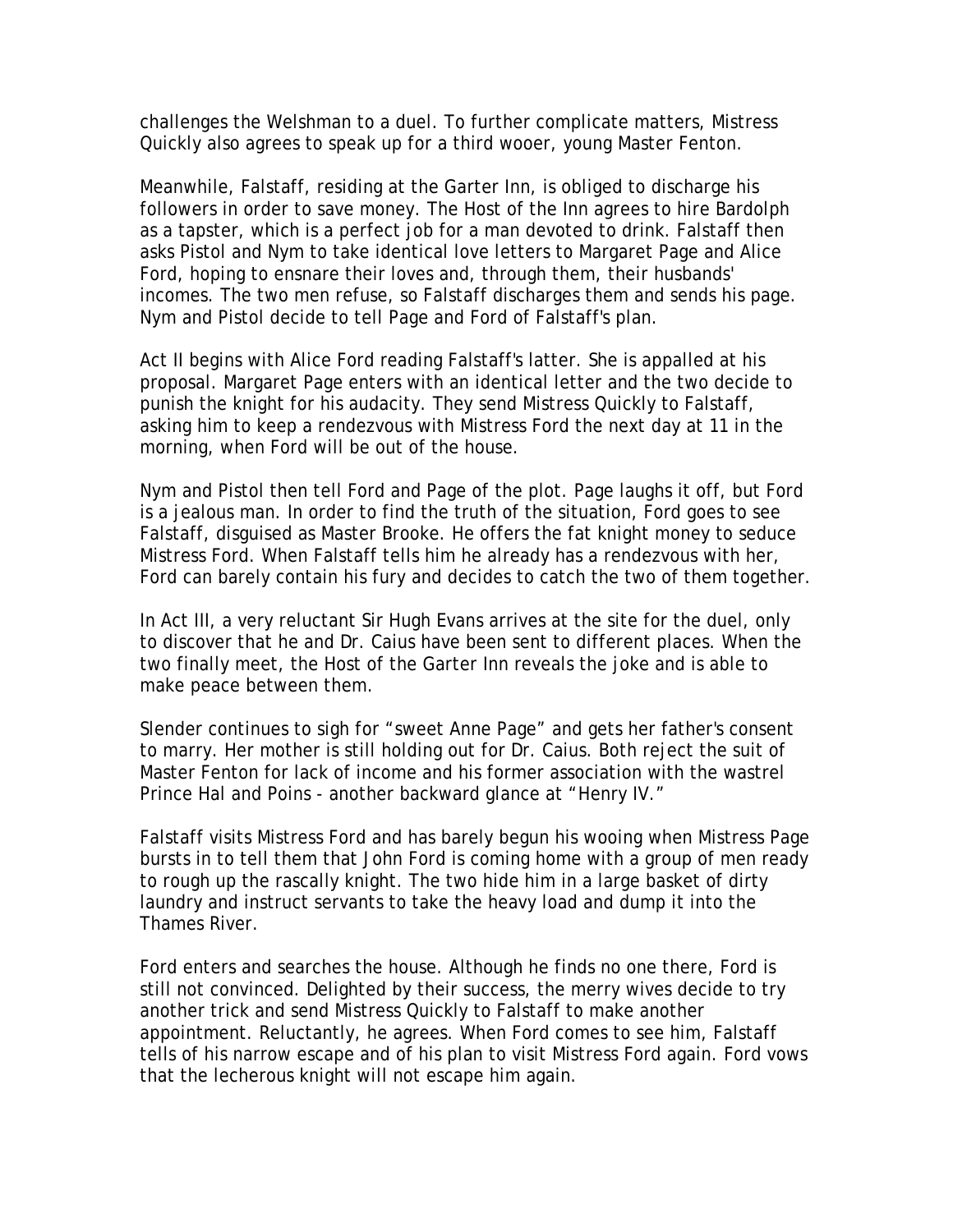In Act IV, Falstaff once again appears at Ford's house, only to be interrupted again by her husband, who paws through the laundry. The two women quickly dress Falstaff in women's clothes and, when Ford sees him, he is told she is Mother Prat, the fat witch of Brainford, a person he despises. Ford chases the disguised Falstaff out of the house, beating him as he goes.

Deciding that things have gone far enough, the two women tell their husbands of their treatment of Falstaff and Ford apologizes for doubting his wife. Page suggests that they try one more trick. Alice Page reminds them of the old legend of Herne the Hunter who haunts Windsor Forest. They will urge Falstaff to meet them at midnight underneath Herne's Oak and they will disguise all the children and adults as goblins to frighten and torment the old sinner.

As this plot is set in motion, two more are added. Master Page plans to have Slender elope with Anne during the confusion; Mistress Page plans the like for Dr. Caius. Fenton reveals to the Host of the Garter that Anne has told him of the plots and that she intends to elope with him.

At the opening of Act V, we see Falstaff, dressed as Herne the Hunter with a pair of antlers on his head. He meets the two merry wives at midnight and almost immediately, the three hear the sound of spirits in the woods. The two women run away and Falstaff cowers below the tree. The disguised fairies run in and start to pinch and poke the hapless knight.

Nym and Bardolph are disguised as Anne and are taken away, one by Slender; the other by Caius. Fenton takes the real Anne by the hand and they leave. As Bardolph leans close to Falstaff, the knight smells his breath, recognizes him, and realizes that he is being tricked. As the plot is uncovered, everyone has a good laugh at Falstaff's expense. Then both George and Alice Page discover that they have been tricked as well, as Anne and Fenton, now married, return.

Master Page, ever one to see reason, decides there is no use lamenting what has happened and invites everyone, including Fenton and Anne, Falstaff and his retinue, to his home to "laugh this sport o'er by a country fire."

Most critics seem to agree that the play was written hurriedly and concede the likelihood it was likely at Queen Elizabeth's request. It was probably given its first performance before the queen on April 23, 1597, at Westminster, one month before the second Lord Hunsdon, patron of the Chamberlain's Men, was to be received into the Order of the Garter.

While the story may have been adapted from an Italian novella - most likely Giovanni Fiorentino's "Il Pecarone" - it is filled with local places: Windsor Castle and Forest, the great oak, Datchet Mead, the road to Frogmore, even the castle ditch. The characters are of the court and countryside, making this the most English of Shakespeare's plays.